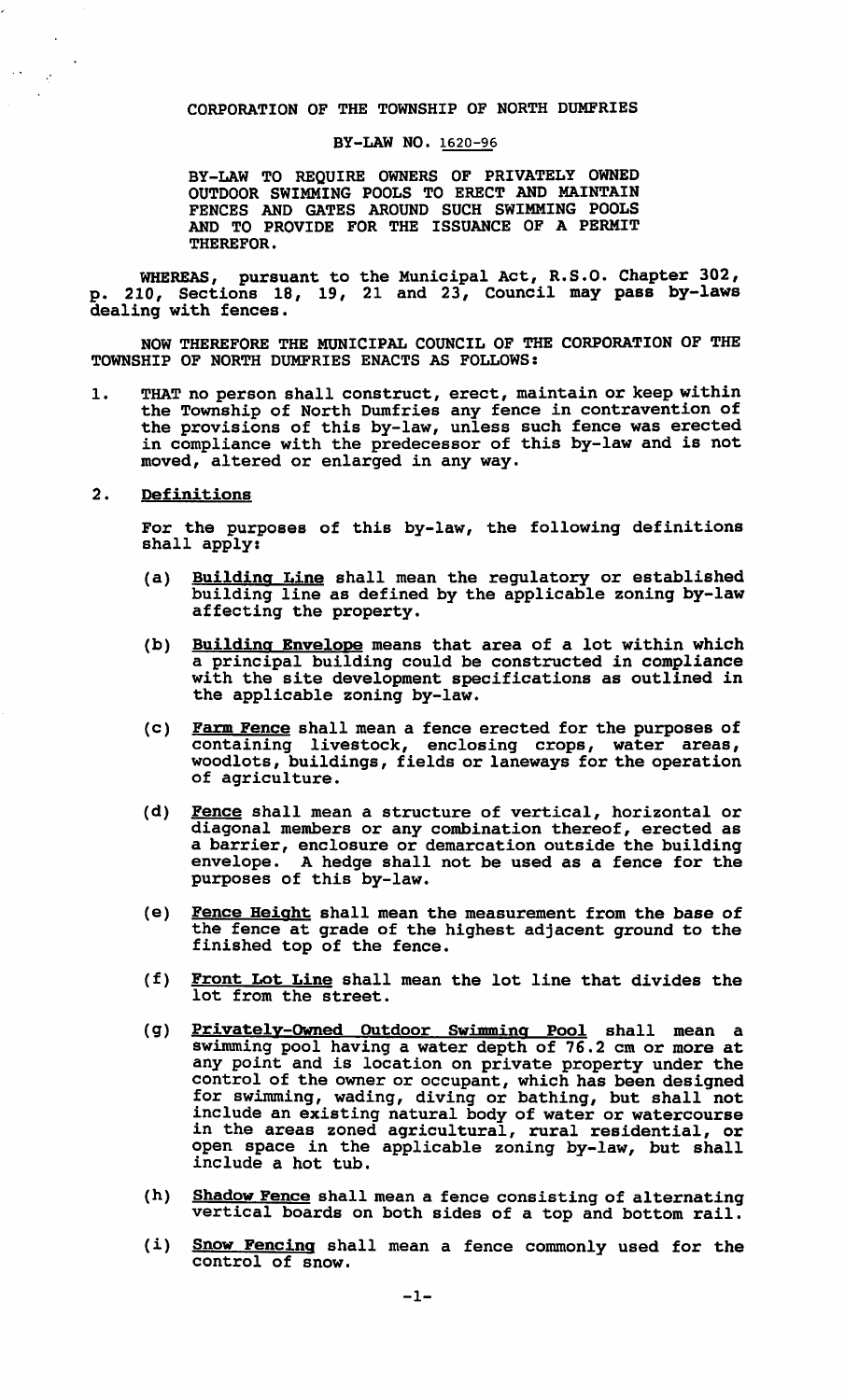## 3. Fencing of privately-Owned Outdoor SWimming Pools

 $\mathcal{A}$ 

 $\sim 10^7$  $\ddot{\mathcal{L}}$  $\ddot{\phantom{a}}$ 

 $\ddot{\phantom{a}}$ 

No person shall construct or maintain a privately-owned outdoor swimming pool unless the pool or the land on which such pool is located is fenced or enclosed in accordance with the following provisions and Schedule 'B':

- (a) every such fence shall be not less than 1.52 m (5 feet) in height.
- (b) every such fence shall be so constructed that all horizontal or diagonal members shall be located on the pool side of the fence.
- (c) every such fence shall be composed of
	- (i) chain link constriction 38 mm x 38 mm  $(1.5" \times 1.5")$ mesh; or
	- (ii) vertical members where the spacing between such vertical members is greater than 25 mm but no greater than 50 mm and the horizontal rails are a minimum of 1.1 metres apart; or
	- (iii) vertical members where the spacing between such vertical members is no greater than 25 mm;
		- (iv) shadow fencing where the spacing between the vertical members does not exceed the width of the member being used and the horizontal rails are a minimum or 1.1 metres apart;
		- (v) The use of wood lattice is permitted for the top portion of any of the fence types mentioned in portion of any of the fence types mentioned in<br>Section 3 (c)(ii), (iii), (iv) of By-law 1620-96 as follows:
			- (a) Where the fence is a maximum height of 1.5m, wood lattice for the top portion shall not exceed 300 mm,
			- (b) Where the fence is a maximum height of  $1.8 \text{ m}$ , wood lattice for the top portion shall not exceed 600 mm.
		- (vi) (a) Above Ground Pools

A vertical iron bar fence shall be permitted for protection on the upper portion of an above ground pool provided the sides of the pool are a minimum of 1.1 m above grade and the spacing of the bars does not exceed 100 mm, centre to centre.

(b) Inground Pools

A vertical iron bar fence shall be permitted for protection of inground pools provided the spacing of the bars does not exceed 100 mm, centre to centre, and all horizontal rails are a minimum or 1.1 m apart.

(d) where the fence required for a privately-owned outdoor swimming pool will abut an existing embankment, retaining wall, fence or structure, or thing such that the protection provided by the separation is negated, the minimum separation of 1.5 metres is required as shown in Schedule 'C'.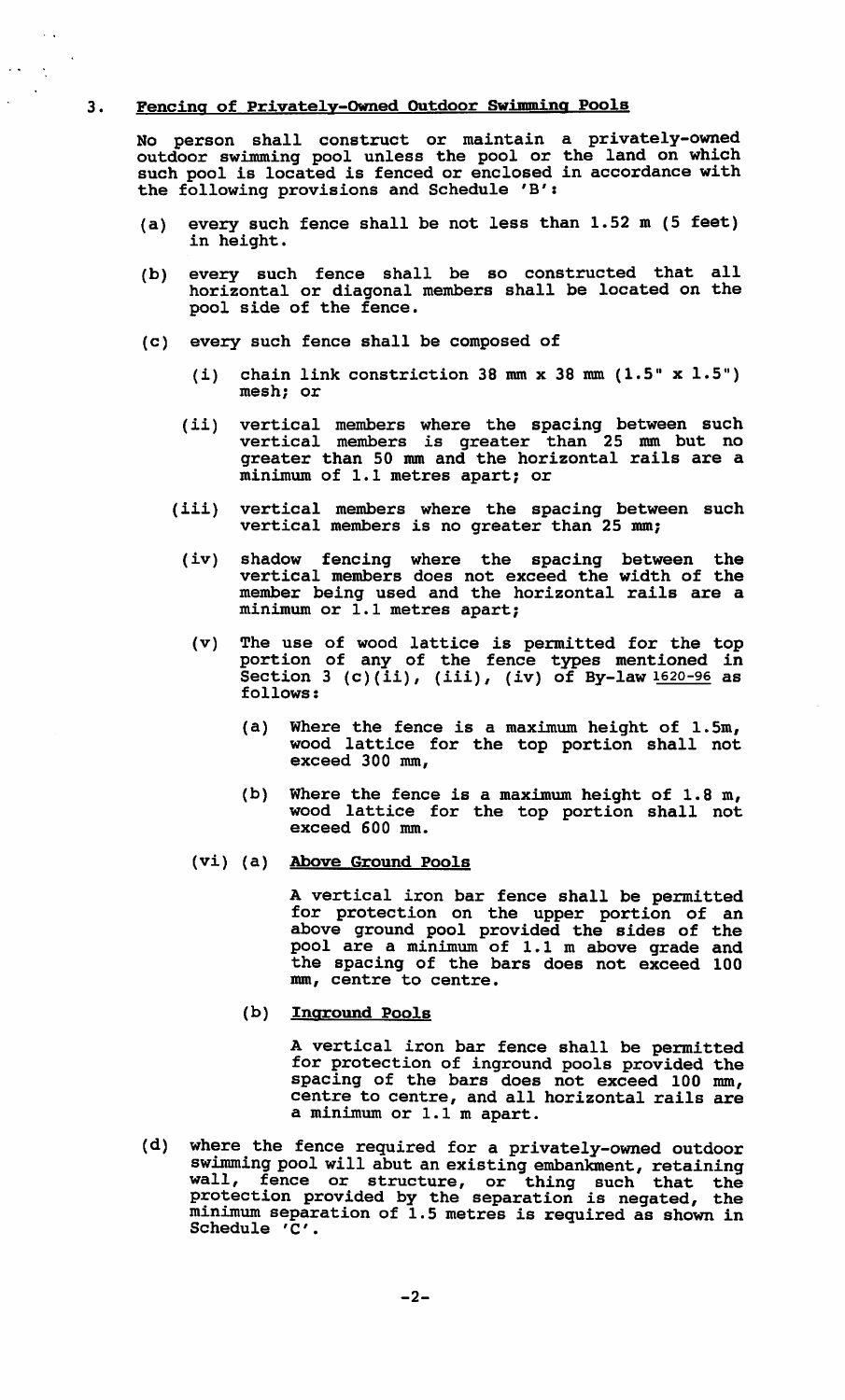- 3. (e) every such fence shall be constructed so that the only means of entry is by gates or doors of not less than 1.52 metres in height and such gate or door shall be capable or being locked.
	- $(f)$ a dwelling, thereof, may building or accessory building, be used to enclose a pool; or part
	- $(g)$ in the case of a above ground privately-owned outdoor swimming pool where the walls of the pool satisfy all of the requirements otherwise required for fences which enclose swimming pools, no other fence is required;
	- (h) where two pools have been installed on adjacent lots, the fence separating such pools shall be a minimum of 1.52 m in height;
	- (i) the provisions of this by-law shall not apply to any pool which is subject to the regulations under the Public Health Act, R.S.O. 1980, Chapter 409, Section 9, Paragraph 36.
- 4. No person shall excavate for, erect or construct a privatelyowned outdoor swimming pool without first submitting the following plans and obtaining a permit.
	- (a) a plot plan showing the location of such pool and all other structures on the lot and within 1.52 m of any adjacent lot;
	- (b) the types of materials to be used for fencing and gates as well as the height and construction design.
- 5. All pools, including pool accessories such as sheds walkways, shall be a minimum of 1.0 m from side and rear lines . and lot
- 6. The use of any device for projecting an electric current through or in conjunction with a fence is prohibited except on farm fences in any agricultural zone as defined by the applicable zoning by-law.
- 7. Repeal-Enactment
	- a) By-law No. 1364-92 is hereby repealed.
	- b) This by-law is to come into effect on day of passing.

READ A FIRST, SECOND AND THIRD TIME AND FINALLY PASSED THIS 18TH DAY OF MARCH, 1996.

Mullin Mayor

Clerk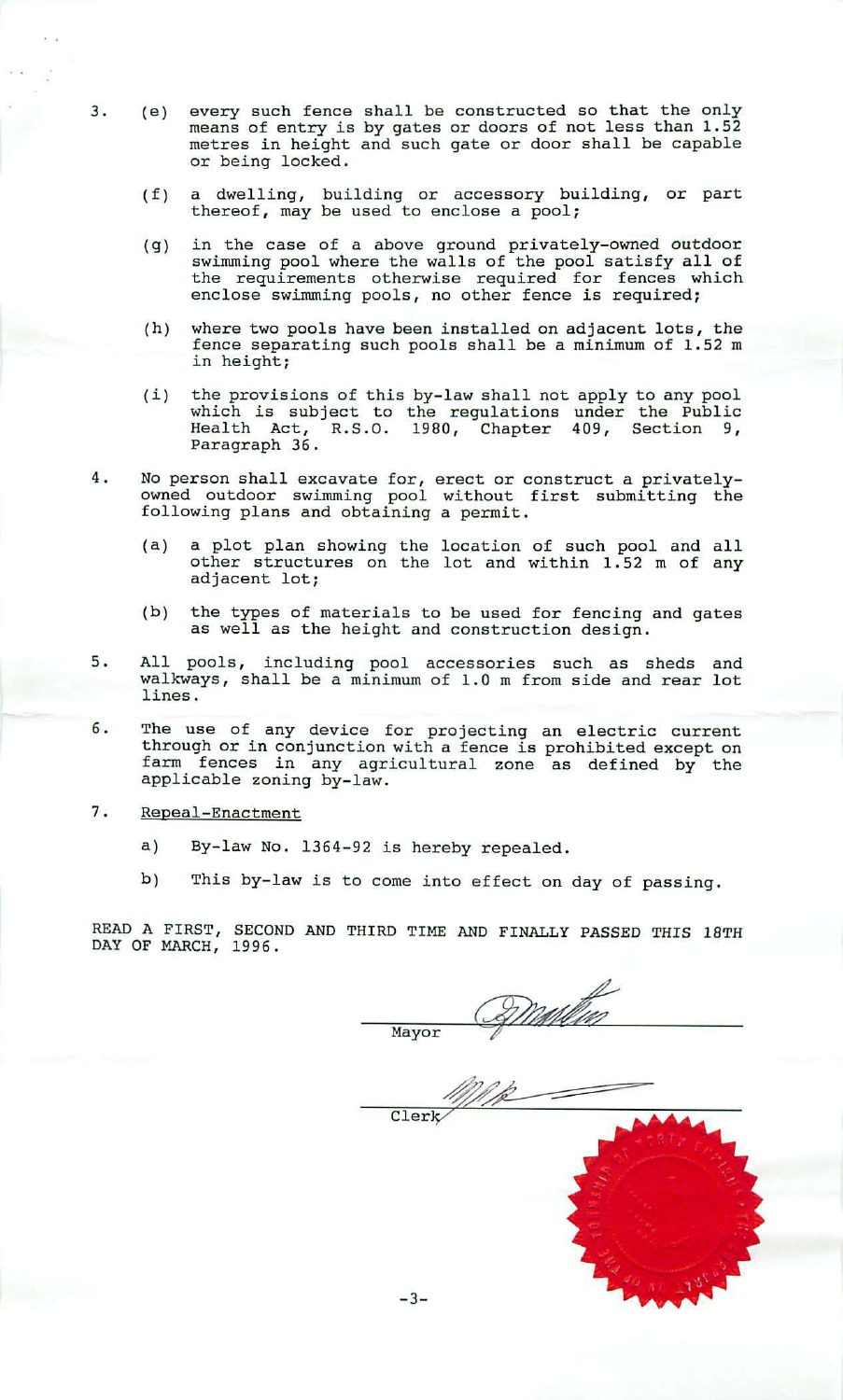## METRIC CONVERSION TABLE TO BY-LAW NO.

 $\sim$  100  $\sim$ 

 $\ddot{\cdot}$ 

i<br>Alik Simmoni<br>C

 $\overline{a}$ 

 $\hat{\mathcal{A}}$ 

 $\cdot$ 

 $\ddot{\cdot}$ 

 $\sim$ 

| $25 \text{ mm}$   | =                                            | 1"    |
|-------------------|----------------------------------------------|-------|
| $28$ mm           | $=$                                          | 1.5"  |
| 50 mm             | $\displaystyle \qquad \qquad =\qquad \qquad$ | 2"    |
| $100$ mm          | $=$                                          | 4"    |
| 300 mm            | $=$                                          | 12"   |
| 600 mm            | $=$                                          | 24"   |
| $76.2 \text{ cm}$ | $=$                                          | 30"   |
| 1.1 <sub>m</sub>  | $\equiv$                                     | 3.5'  |
| $1.52 \text{ m}$  | $\equiv$                                     | 5'    |
| 1.8 <sub>m</sub>  | =                                            | 5.9'  |
| 15m               | =                                            | 49.2' |

 $\hat{f}_{\rm{max}}$  and  $\hat{f}_{\rm{max}}$  are the set of the set of the set of the set of the set of the  $\hat{f}_{\rm{max}}$ 

, where  $\sigma$  are  $\omega$  , and  $\omega$  at  $\pi$  . The component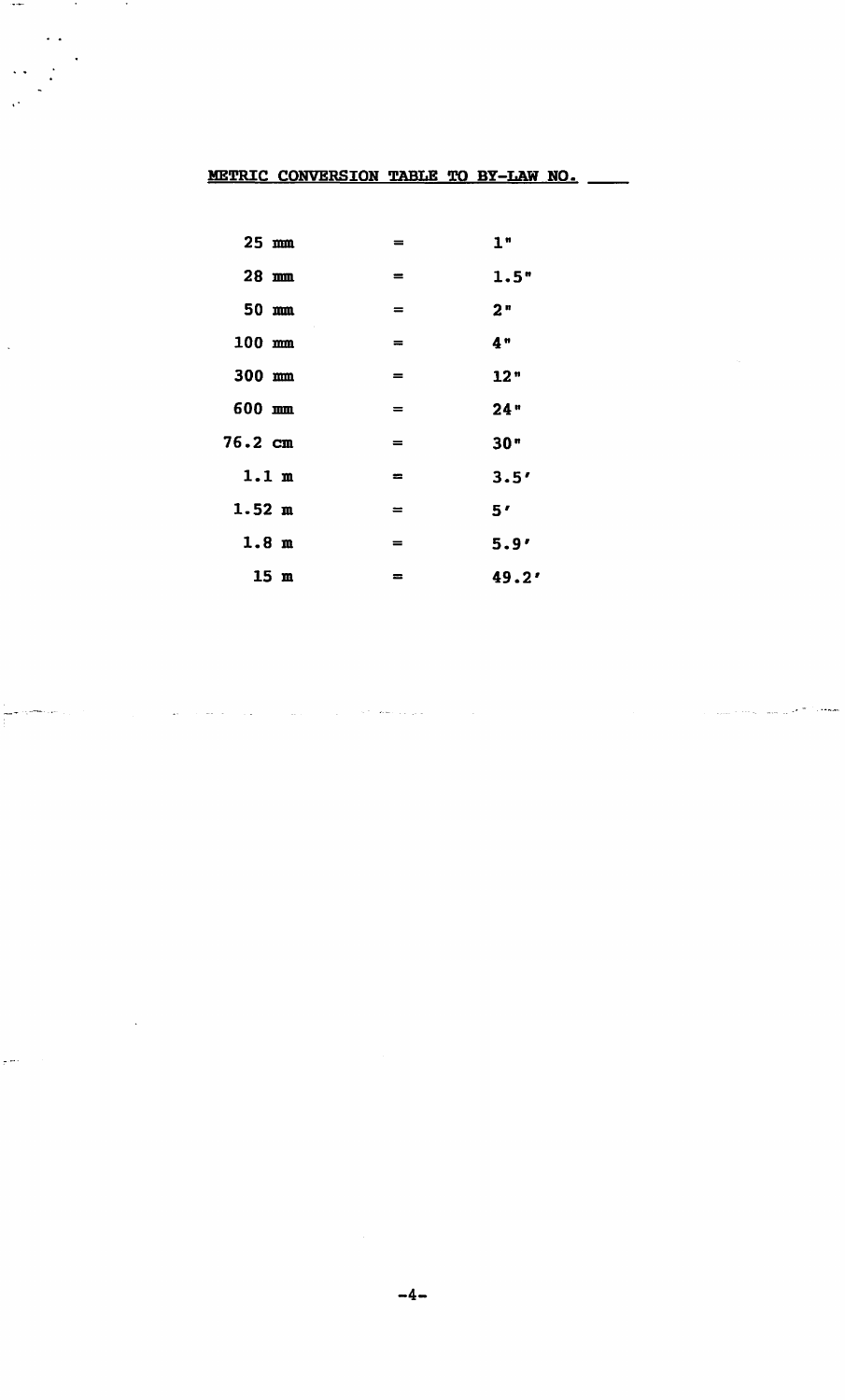

 $\ddot{\cdot}$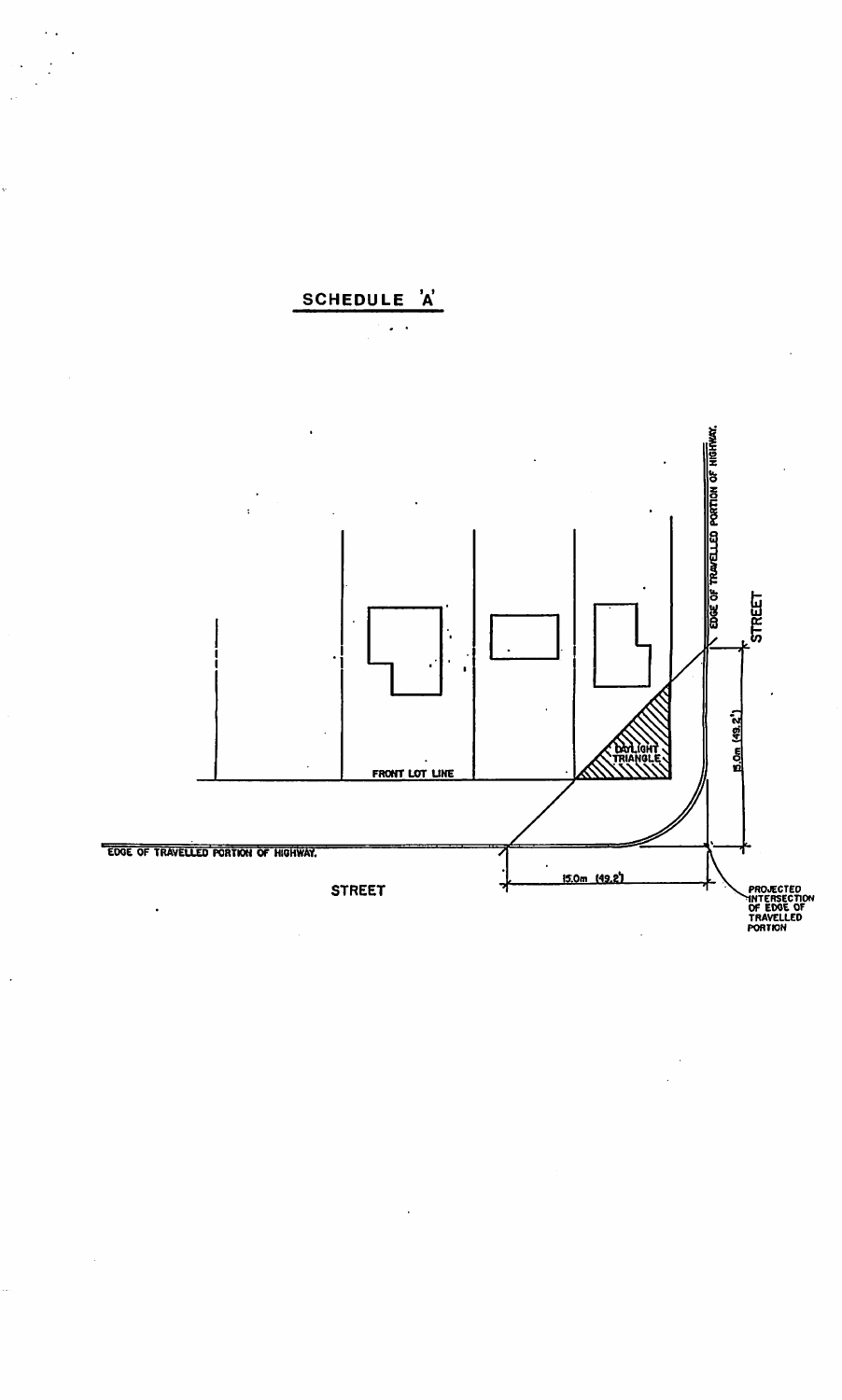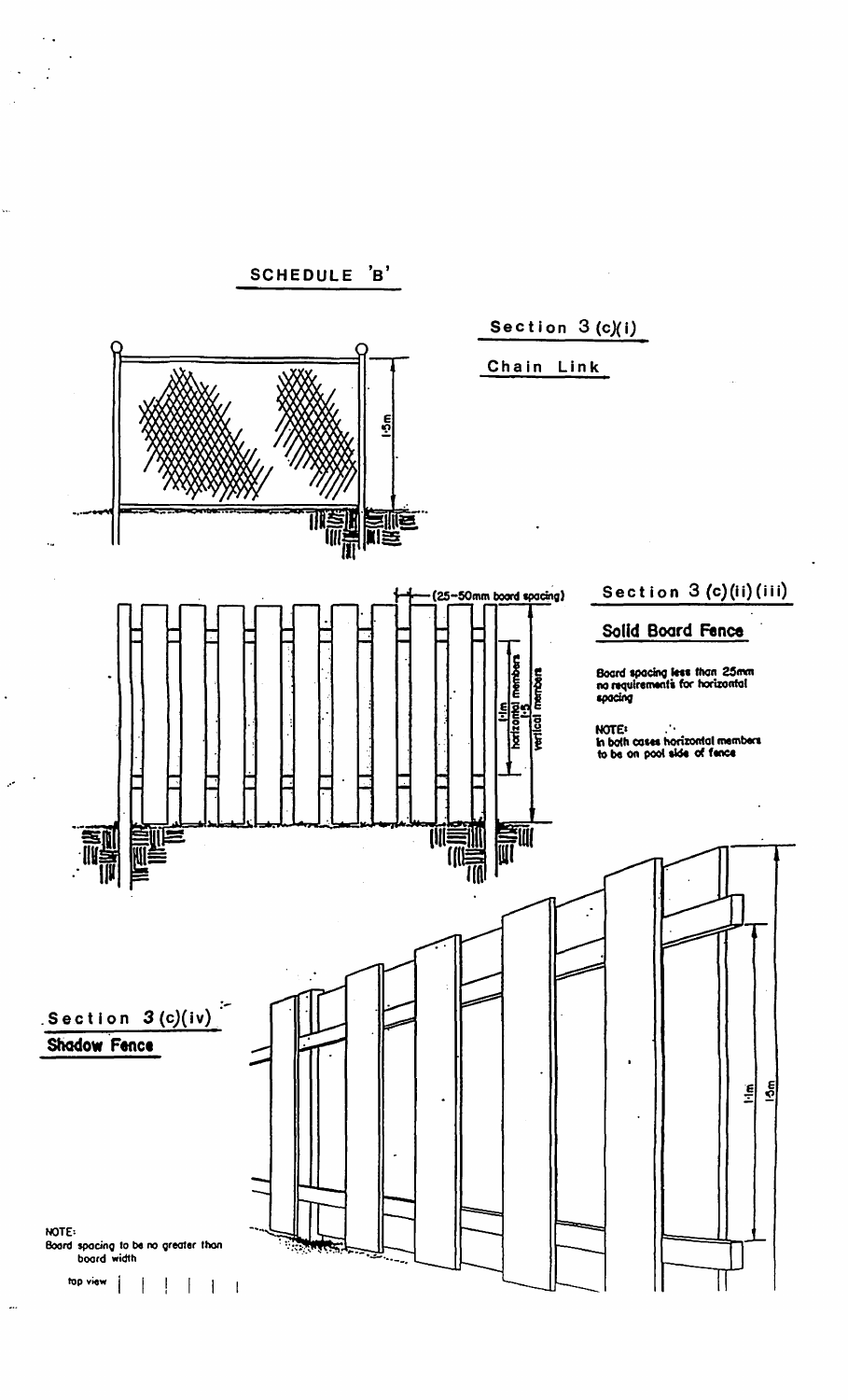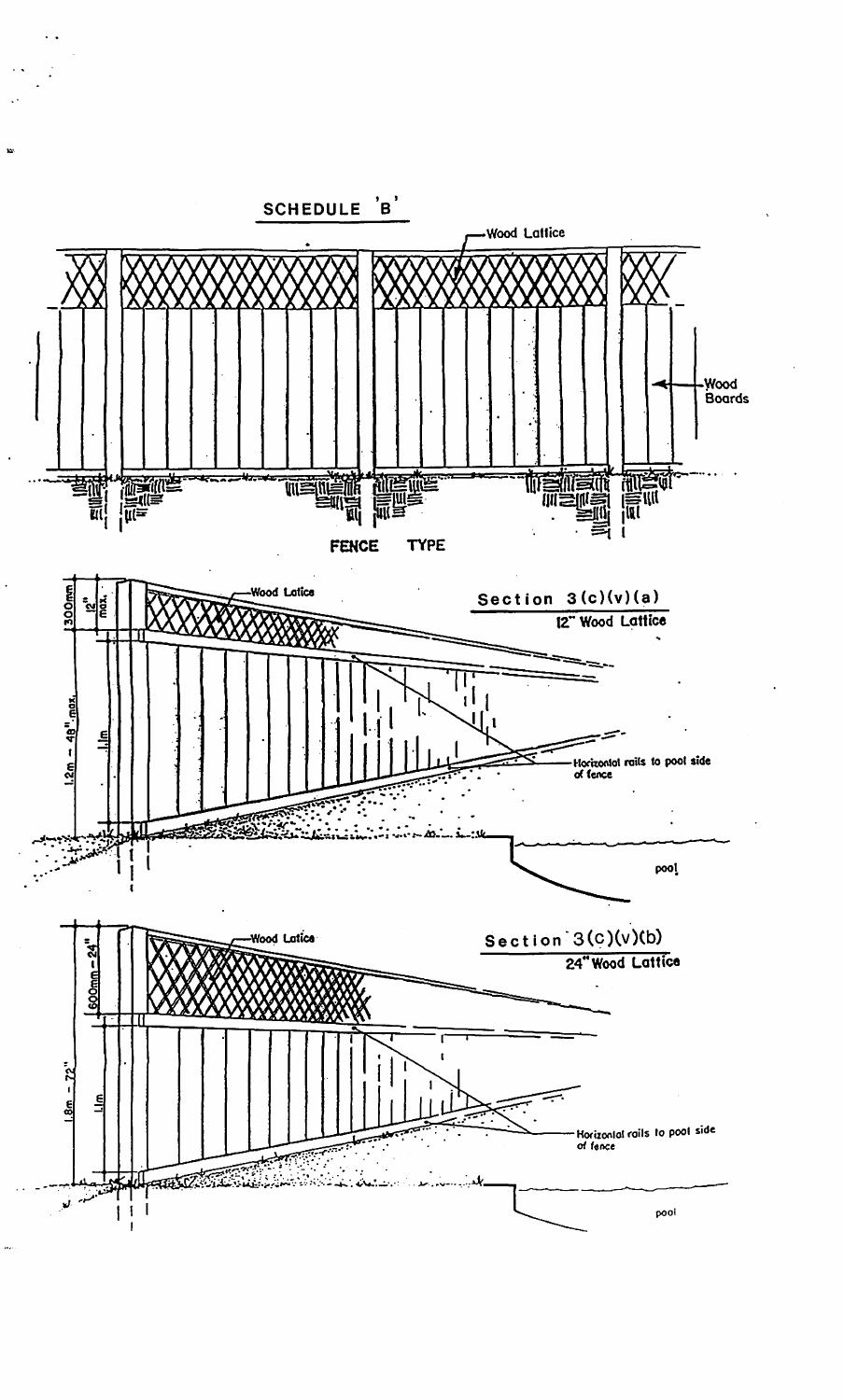SCHEDULE 'B'

IRON BAR FENCES

ABOVE GROUND POOLS

 $3(c)(vi)$ Sec.

 $\sqrt{2}$ 

 $(1)$ 

 $\bar{\beta}$